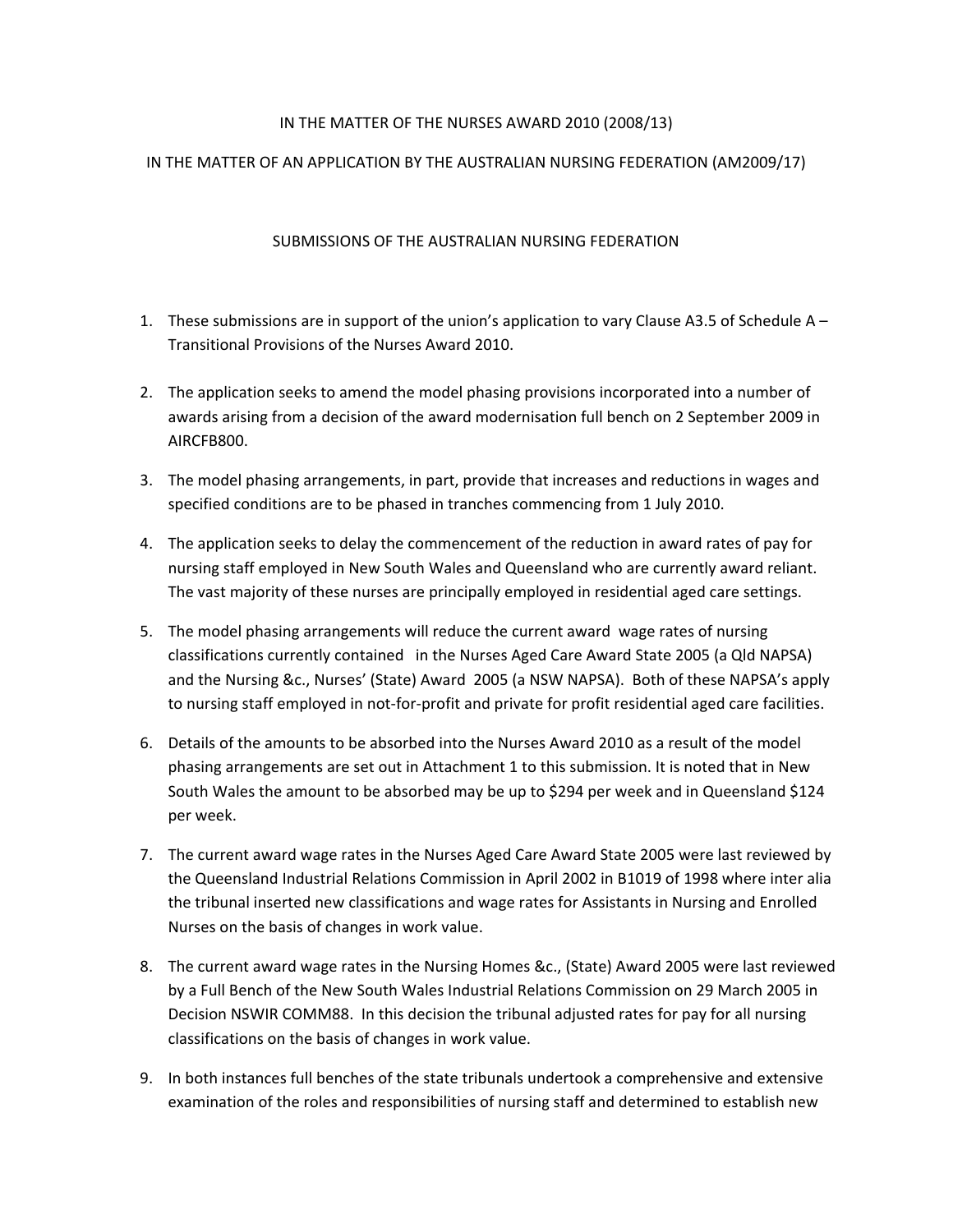wage rates and revised classification structures and definitions in accordance with the relevant state wage fixing principles and which , in part , met industry and community needs.

- 10. In the award modernisation consultation proceedings of 3 December 2008, ANF referred to a document titled "Award rates of pay key classifications entry level". The document contains two tables: The first sets out weekly rates of pay for key classifications across several federal awards, and the second provide similar information in relation to existing NAPSA awards in New South Wales and Queensland. A copy of the table is attached at Attachment 2 of this submission.
- 11 While the union recognizes that the award modernisation process required the Commission to use the relevant principal federal award as the starting point for drafting modern awards (See Statement of 29 April 2008 at paragraph 11) , it would be fair and reasonable to amend the model phasing arrangements where the rates of pay between federal instruments and NAPSA's is significantly different so as to allow the industrial parties a reasonable period to address this difference at the enterprise level .
- 12. Nurses employed in the aged care sectors are heavily reliant on awards and often do not have the benefit of enterprise agreement.
- 13. The union estimates that in Queensland there are between 5,000 and 6,000 nursing staff employed in aged care who are not covered by an agreement. In NSW it is estimated that the figure may exceed 10,000. Many of these award reliant nurses are employed by smaller providers as Assistants in Nursing.
- 14. In the absence of an agreement many nurses will effectively suffer a reduction in their earnings as award wages are eroded by inflation. Award reliant nurses employed in Queensland and New South Wales are amongst the lowest paid nurses in those states, with an entry level registered nurse at the highest award increment for the classification earning on average \$300 per week less than their counterpart in the public sectors. Increasing in the wages gaps between the sectors will have strong adverse consequences for the provision of care for the frail aged.
- 15. In our submission award reliant nurses in Queensland and New South Wales will be further disadvantaged should the model phasing arrangements not be amended as sought.
- 16. The model phasing provisions may result in award reliant nurses finding it more difficult to participate in enterprise bargaining principally because there will be little if any incentive for their employers to do so over the next five years.
- 17. The promotion of enterprise bargaining is a key objective of the award modernisation process (s576A (1) (d)). The variation, if granted, will assist in promoting bargaining in these sectors.
- 18. Successful bargaining in the aged care sectors in Queensland and New South Wales will increase productivity, competitiveness and promote employment. This is also consistent with the objectives of award modernisation (s.576B (2) (a)).